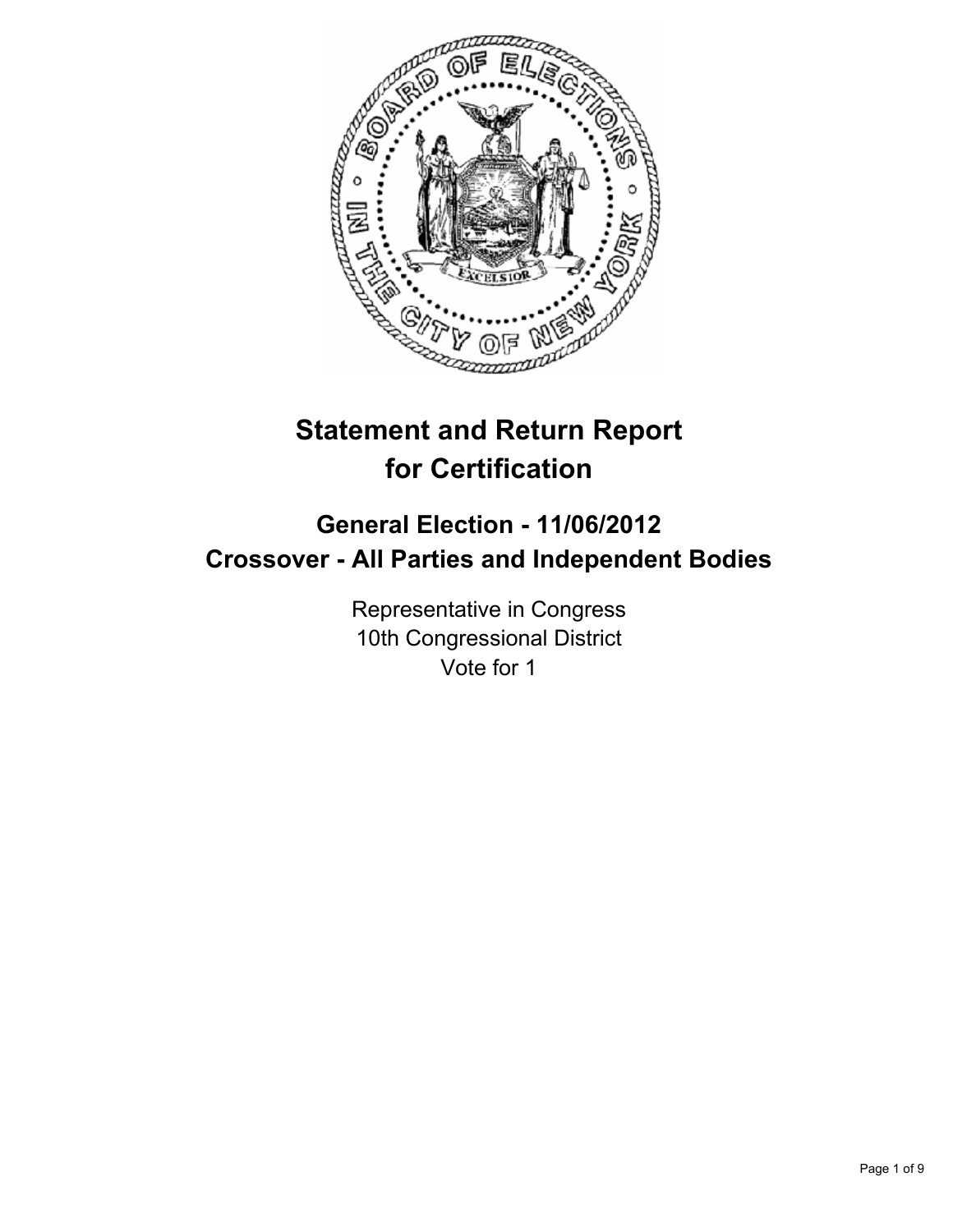

#### **New York County**

| PUBLIC COUNTER                                           | 152,527        |
|----------------------------------------------------------|----------------|
| EMERGENCY                                                | 1,035          |
| ABSENTEE/MILITARY                                        | 7,505          |
| <b>FEDERAL</b>                                           | 4,300          |
| SPECIAL PRESIDENTIAL                                     | 0              |
| AFFIDAVIT                                                | 13,785         |
| <b>Total Ballots</b>                                     | 179,152        |
| Less - Inapplicable Federal/Special Presidential Ballots | 0              |
| <b>Total Applicable Ballots</b>                          | 179,152        |
| JERROLD L. NADLER (DEMOCRATIC)                           | 127,944        |
| MICHAEL W. CHAN (REPUBLICAN)                             | 22,067         |
| MICHAEL W. CHAN (CONSERVATIVE)                           | 1,389          |
| JERROLD L. NADLER (WORKING FAMILIES)                     | 6,999          |
| ADAM WILLIAM MALITZ (WRITE-IN)                           | 1              |
| ALAN S. BELLONE (WRITE-IN)                               | 1              |
| ALEXANDER KAPLAN (WRITE-IN)                              | 1              |
| ALLAN S. BELLONE (WRITE-IN)                              | 1              |
| ANDREW BERMAN (WRITE-IN)                                 | 1              |
| ARTYOM TKACHENKO (WRITE-IN)                              | 1              |
| <b>BEN KRAMER (WRITE-IN)</b>                             | 1              |
| BRIAN STEEL (WRITE-IN)                                   | 1              |
| CAROLYN B. MALONEY (WRITE-IN)                            | 4              |
| CHARLES B. CAMPBELL (WRITE-IN)                           | 1              |
| CHARLES B. RANGEL (WRITE-IN)                             | 5              |
| CHARLES BARRON (WRITE-IN)                                | 1              |
| CHARLES FINA (WRITE-IN)                                  | 1              |
| CHARLES ZLATKIN (WRITE-IN)                               | 1              |
| CHRIS WOODARD (WRITE-IN)                                 | 1              |
| COLIN BEAVEN (WRITE-IN)                                  | 1              |
| COLIN M. BEAVAN (WRITE-IN)                               | 1              |
| CORRINNE BEREZUK (WRITE-IN)                              | 1              |
| <b>CRAIG SCHLEY (WRITE-IN)</b>                           | $\overline{2}$ |
| DANNY MEYER (WRITE-IN)                                   | 1              |
| DAVE ROBINSON (WRITE-IN)                                 | 1              |
| DAVID SWANSEN (WRITE-IN)                                 | 1              |
| DONALD CUMMINGS (WRITE-IN)                               | 1              |
| EDWARD COX (WRITE-IN)                                    | 1              |
| ERIN DUGGAN (WRITE-IN)                                   | 1              |
| FRANK DELLA VALLE (WRITE-IN)                             | 1              |
| FRANK SERPICO (WRITE-IN)                                 | 1              |
| FRED ENGLES (WRITE-IN)                                   | 1              |
| <b>GRACE MENG (WRITE-IN)</b>                             | 1              |
| HAKEEM S. JEFFRIES (WRITE-IN)                            | 16             |
| HENRY DZIALO (WRITE-IN)                                  | 1              |
| HORATIO NELSON (WRITE-IN)                                | 1              |
| INDER SINCH (WRITE-IN)                                   | 1              |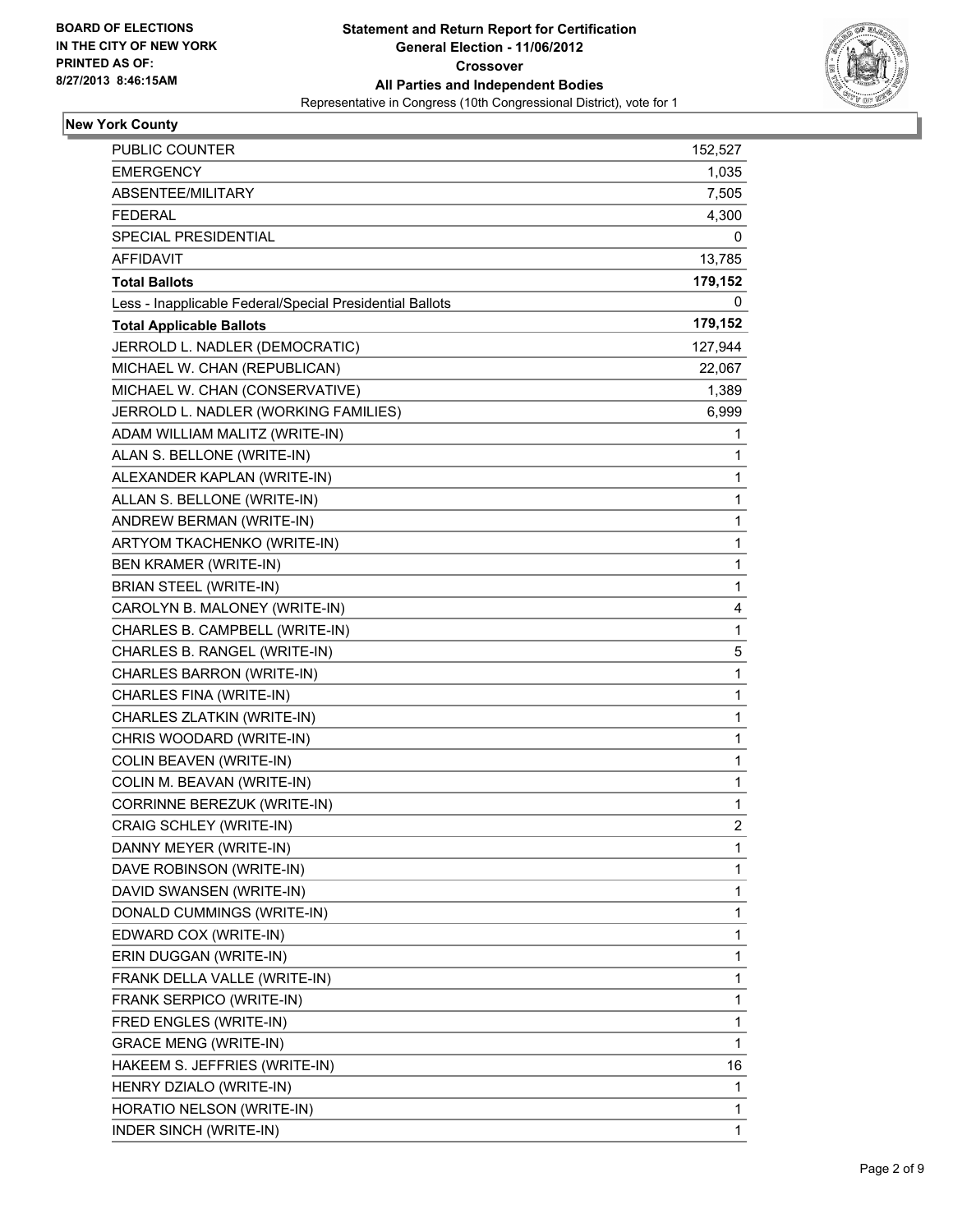

#### **New York County**

| ISREAL RODRIGUEZ (WRITE-IN)        | 1  |
|------------------------------------|----|
| JACK DUCH (WRITE-IN)               | 1  |
| JACOB SASSON (WRITE-IN)            | 1  |
| JAZZ HAYDEN (WRITE-IN)             | 1  |
| JEROLD E. SERRANO (WRITE-IN)       | 1  |
| JERROLD NADLER (WRITE-IN)          | 2  |
| JESSICA DAUBEL (WRITE-IN)          | 1  |
| JESSIE VENTURA (WRITE-IN)          | 1  |
| JIM HALPERT (WRITE-IN)             | 1  |
| JOE SHOWALTER (WRITE-IN)           | 1  |
| JOSE E. SERRANO (WRITE-IN)         | 16 |
| JOSEPH CROWLEY (WRITE-IN)          | 1  |
| JULIE MENIN (WRITE-IN)             | 1  |
| KANYA BALAKRISHAN (WRITE-IN)       | 1  |
| KEITH ROLLAND (WRITE-IN)           | 1  |
| LAUREN OHMAN (WRITE-IN)            | 1  |
| LENORA FULANI (WRITE-IN)           | 1  |
| LUCY MARTINEZ (WRITE-IN)           | 1  |
| MARK GOLDSTEIN (WRITE-IN)          | 1  |
| MATTHEW HAVENS (WRITE-IN)          | 1  |
| MICHAEL DORENTUD (WRITE-IN)        | 1  |
| MICHAEL W. CHAR (WRITE-IN)         | 1  |
| MILTON GOODMAN (WRITE-IN)          | 1  |
| NIC ANTOINE (WRITE-IN)             | 1  |
| NICK JOHNSON (WRITE-IN)            | 1  |
| ODILE DELSOL (WRITE-IN)            | 1  |
| OTIS WERBER (WRITE-IN)             | 1  |
| <b>OWEN MAYER (WRITE-IN)</b>       | 1  |
| RALPH NADER (WRITE-IN)             | 1  |
| RANDY ALTSCHULER (WRITE-IN)        | 1  |
| RICHARD COWDEN (WRITE-IN)          | 1  |
| ROBERT SCHWARTZ (WRITE-IN)         | 1  |
| ROBERTO GILBERTO (WRITE-IN)        | 1  |
| RON PAUL (WRITE-IN)                | 1  |
| ROSE WEINER (WRITE-IN)             | 1  |
| ROSS GOLDSTEIN (WRITE-IN)          | 1  |
| SHANE SHEENY (WRITE-IN)            | 1  |
| STEPHANIE CLOUD (WRITE-IN)         | 1  |
| STEVE VILLANUEVA (WRITE-IN)        | 1  |
| THEODORE J. DALEY (WRITE-IN)       | 1  |
| TOM GOGGIN (WRITE-IN)              | 1  |
| TONY VASSALLO (WRITE-IN)           | 1  |
| UNATTRIBUTABLE WRITE-IN (WRITE-IN) | 26 |
| WILLIAM BLACK (WRITE-IN)           | 1  |
| YASSI ROSENBLATT (WRITE-IN)        | 1  |
| YETTA KURLAND (WRITE-IN)           | 1  |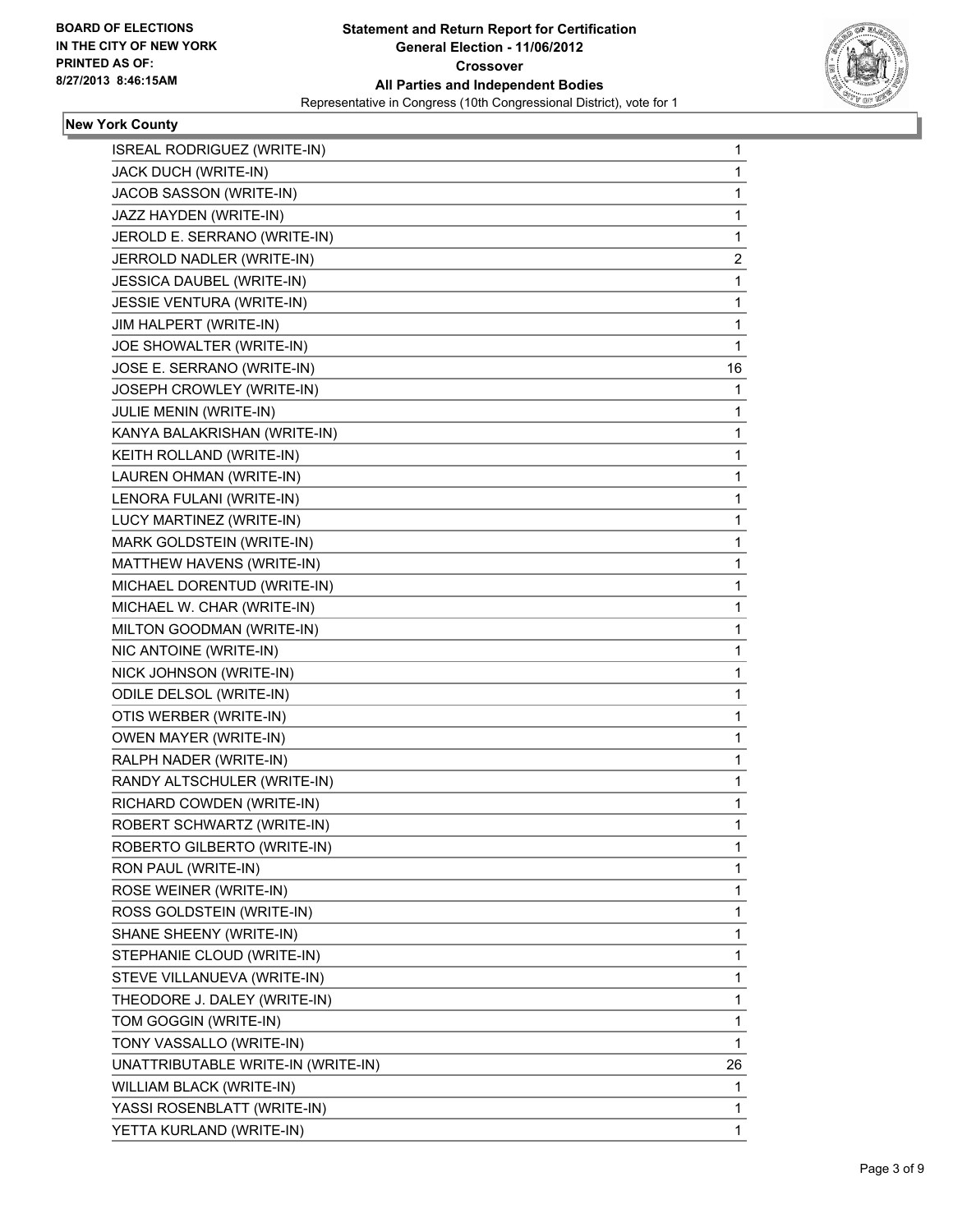

### **New York County**

| <b>Total Votes</b> | 158,542 |
|--------------------|---------|
| Unrecorded         | 20.610  |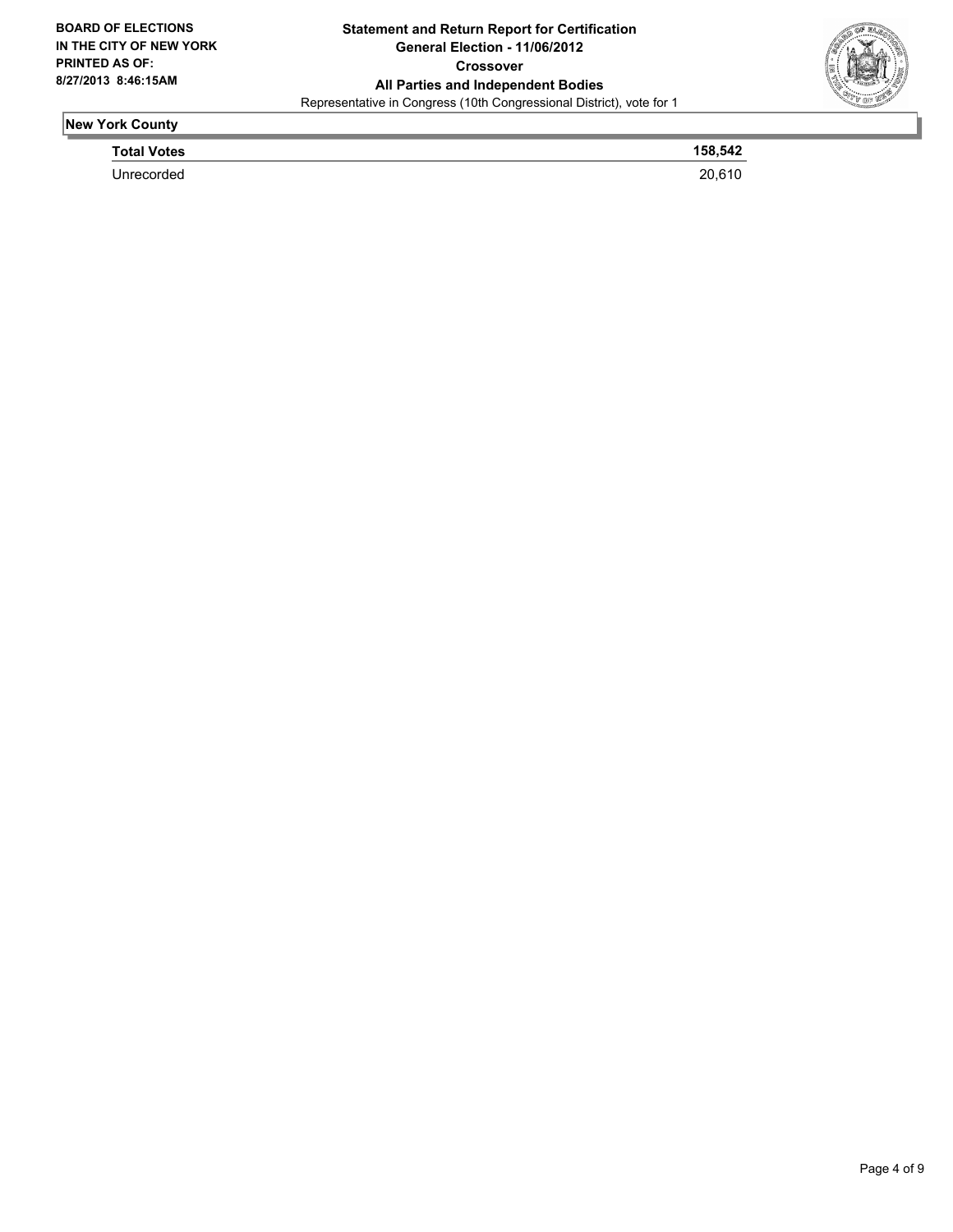

#### **Kings County**

| <b>PUBLIC COUNTER</b>                                    | 51,808       |
|----------------------------------------------------------|--------------|
| <b>EMERGENCY</b>                                         | 79           |
| ABSENTEE/MILITARY                                        | 1,237        |
| <b>FEDERAL</b>                                           | 1,052        |
| SPECIAL PRESIDENTIAL                                     | 0            |
| AFFIDAVIT                                                | 4,152        |
| <b>Total Ballots</b>                                     | 58,328       |
| Less - Inapplicable Federal/Special Presidential Ballots | 0            |
| <b>Total Applicable Ballots</b>                          | 58,328       |
| JERROLD L. NADLER (DEMOCRATIC)                           | 28,675       |
| MICHAEL W. CHAN (REPUBLICAN)                             | 13,471       |
| MICHAEL W. CHAN (CONSERVATIVE)                           | 2,486        |
| JERROLD L. NADLER (WORKING FAMILIES)                     | 2,125        |
| ALLAN S. BELLONE (WRITE-IN)                              | 1            |
| ANTHONY WEINER (WRITE-IN)                                | 1            |
| ARNOLD W DLSKY (WRITE-IN)                                | 1            |
| CARLA SCISSURA (WRITE-IN)                                | 1            |
| CHAYA I DUSYA CHAIFETZ (WRITE-IN)                        | 1            |
| DMITRI IZNAILEV (WRITE-IN)                               | 1            |
| ELIZABETH GROSZ (WRITE-IN)                               | 1            |
| EMILIA MEDINA (WRITE-IN)                                 | 2            |
| <b>GRACE MENG (WRITE-IN)</b>                             | 1            |
| HAKEEM S. JEFFRIES (WRITE-IN)                            | 1            |
| JOSEPH WEISS (WRITE-IN)                                  | 1            |
| LINDA GLORIOSOL (WRITE-IN)                               | 1            |
| MICHAEL GRIMM (WRITE-IN)                                 | 3            |
| MICHAEL MCDERMOTT (WRITE-IN)                             | $\mathbf{1}$ |
| MITT ROMEY (WRITE-IN)                                    | 1            |
| MOSHE HOROWITZ (WRITE-IN)                                | 1            |
| NYDIA VELAZQUEZ (WRITE-IN)                               | 1            |
| RALPH NADER (WRITE-IN)                                   | 1            |
| RAPHAEL GOLDSTEIN (WRITE-IN)                             | 1            |
| ROCHEL GRUEN (WRITE-IN)                                  | 1            |
| RON E PAUL (WRITE-IN)                                    | 1            |
| SAMUEL WEINBERG (WRITE-IN)                               | 1            |
| SARAH PALIN (WRITE-IN)                                   | 1            |
| SHAYA MARCUS (WRITE-IN)                                  | 1            |
| SHAYA SLOMVICS (WRITE-IN)                                | 1            |
| SHLOMO DANIEL LINDEN (WRITE-IN)                          | 1            |
| SOLOMON SABEL (WRITE-IN)                                 | 1            |
| STEVEN UNDESPATS (WRITE-IN)                              | 1            |
| TZVI SEIDMAN (WRITE-IN)                                  | 1            |
| UNATTRIBUTABLE WRITE-IN (WRITE-IN)                       | 18           |
| VERLINA JAMES (WRITE-IN)                                 | 1            |
| <b>VULLNET VELIV (WRITE-IN)</b>                          | 1.           |
| <b>Total Votes</b>                                       | 46,809       |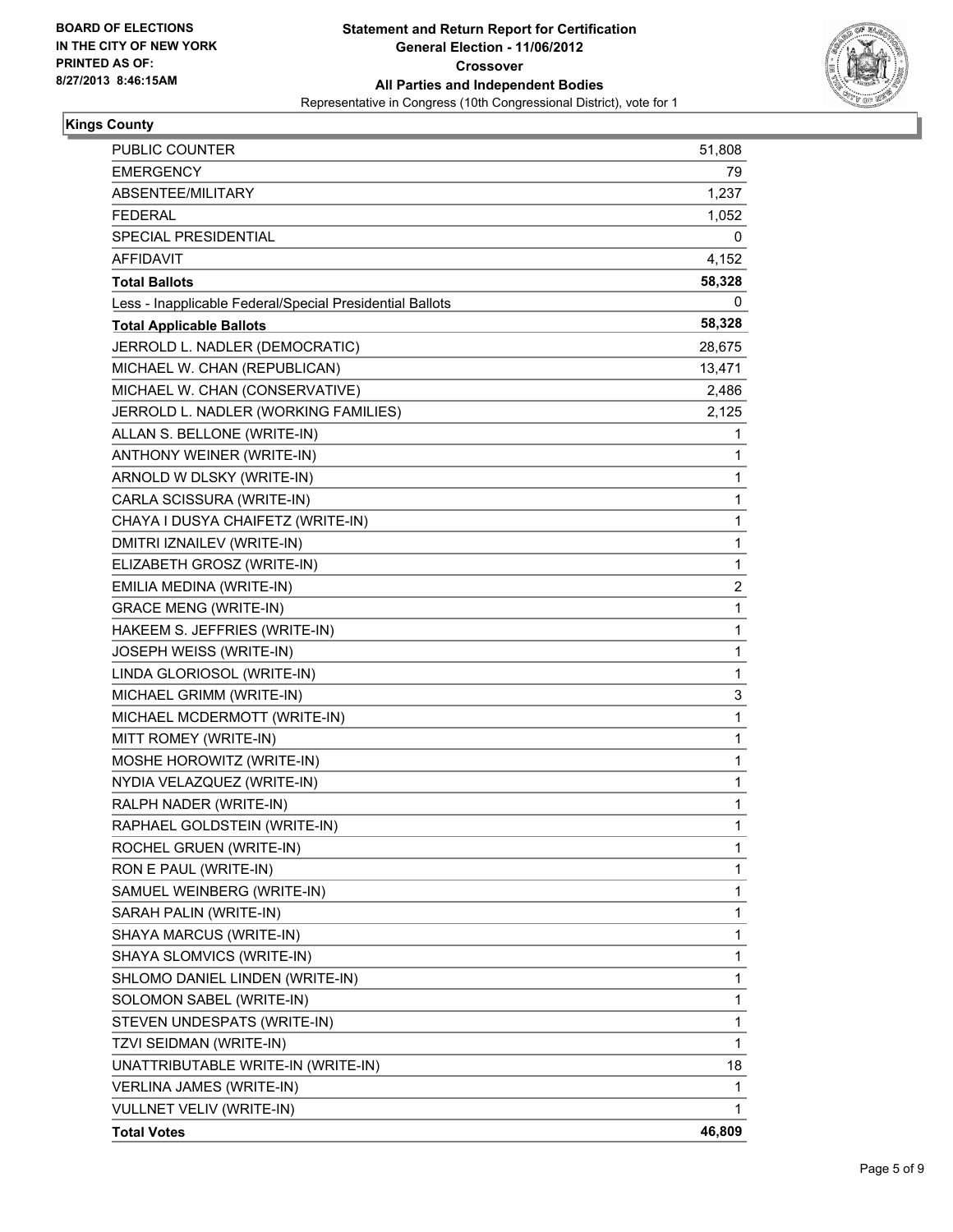Unrecorded 11,519

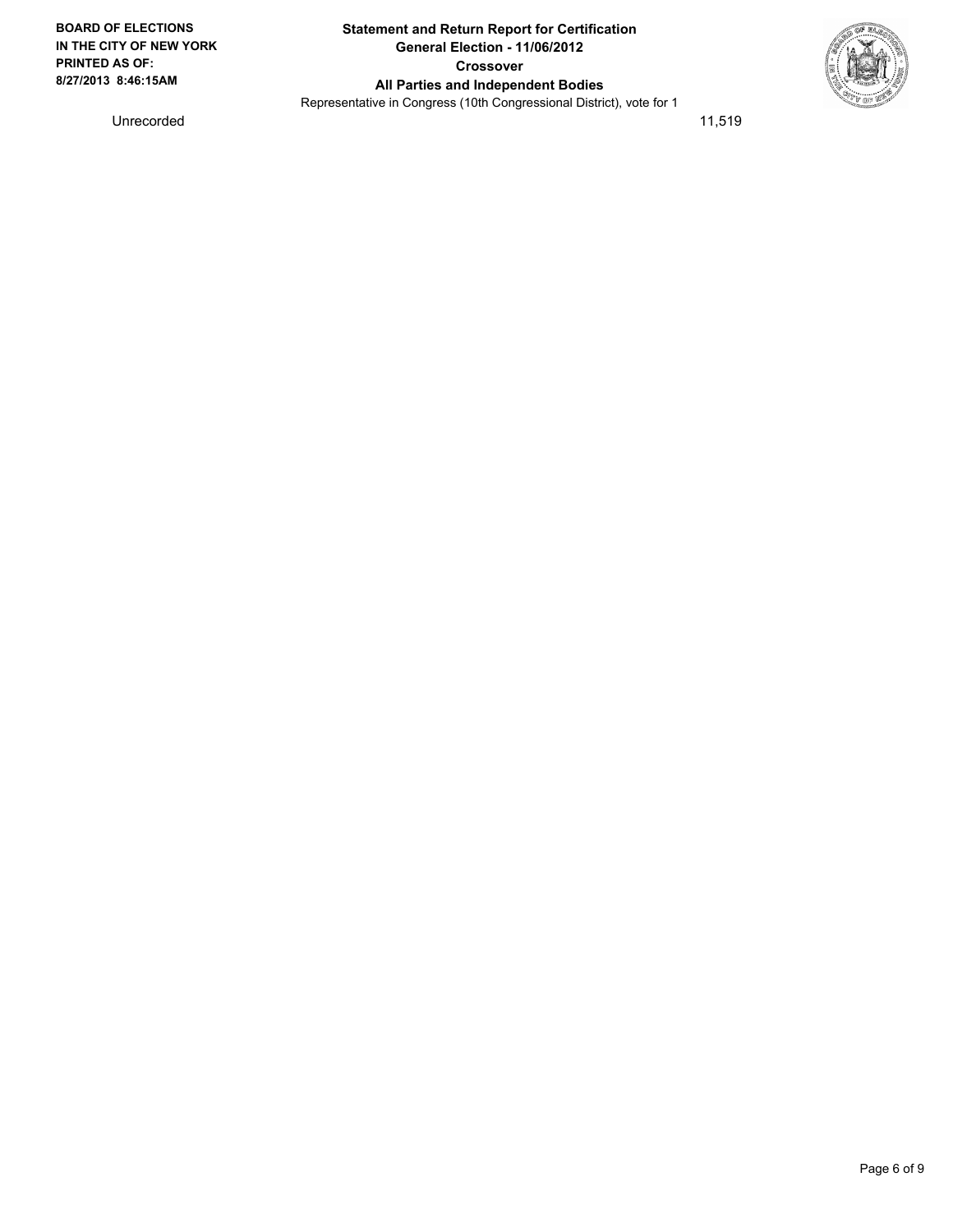

#### **Total for Representative in Congress (10th Congressional District)**

| PUBLIC COUNTER                                           | 204,335     |
|----------------------------------------------------------|-------------|
| <b>EMERGENCY</b>                                         | 1,114       |
| ABSENTEE/MILITARY                                        | 8,742       |
| <b>FEDERAL</b>                                           | 5,352       |
| SPECIAL PRESIDENTIAL                                     | 0           |
| <b>AFFIDAVIT</b>                                         | 17,937      |
| <b>Total Ballots</b>                                     | 237,480     |
| Less - Inapplicable Federal/Special Presidential Ballots | 0           |
| <b>Total Applicable Ballots</b>                          | 237,480     |
| JERROLD L. NADLER (DEMOCRATIC)                           | 156,619     |
| MICHAEL W. CHAN (REPUBLICAN)                             | 35,538      |
| MICHAEL W. CHAN (CONSERVATIVE)                           | 3,875       |
| JERROLD L. NADLER (WORKING FAMILIES)                     | 9,124       |
| ADAM WILLIAM MALITZ (WRITE-IN)                           | 1           |
| ALAN S. BELLONE (WRITE-IN)                               | 1           |
| ALEXANDER KAPLAN (WRITE-IN)                              | 1           |
| ALLAN S. BELLONE (WRITE-IN)                              | 2           |
| ANDREW BERMAN (WRITE-IN)                                 | 1           |
| ANTHONY WEINER (WRITE-IN)                                | 1           |
| ARNOLD W DLSKY (WRITE-IN)                                | $\mathbf 1$ |
| ARTYOM TKACHENKO (WRITE-IN)                              | 1           |
| <b>BEN KRAMER (WRITE-IN)</b>                             | 1           |
| BRIAN STEEL (WRITE-IN)                                   | 1           |
| CARLA SCISSURA (WRITE-IN)                                | $\mathbf 1$ |
| CAROLYN B. MALONEY (WRITE-IN)                            | 4           |
| CHARLES B. CAMPBELL (WRITE-IN)                           | 1           |
| CHARLES B. RANGEL (WRITE-IN)                             | 5           |
| CHARLES BARRON (WRITE-IN)                                | 1           |
| CHARLES FINA (WRITE-IN)                                  | 1           |
| CHARLES ZLATKIN (WRITE-IN)                               | 1           |
| CHAYA I DUSYA CHAIFETZ (WRITE-IN)                        | 1           |
| CHRIS WOODARD (WRITE-IN)                                 | 1           |
| COLIN BEAVEN (WRITE-IN)                                  | 1           |
| COLIN M. BEAVAN (WRITE-IN)                               | 1           |
| CORRINNE BEREZUK (WRITE-IN)                              | 1           |
| CRAIG SCHLEY (WRITE-IN)                                  | 2           |
| DANNY MEYER (WRITE-IN)                                   | 1           |
| DAVE ROBINSON (WRITE-IN)                                 | 1           |
| DAVID SWANSEN (WRITE-IN)                                 | 1           |
| DMITRI IZNAILEV (WRITE-IN)                               | 1           |
| DONALD CUMMINGS (WRITE-IN)                               | 1           |
| EDWARD COX (WRITE-IN)                                    | 1           |
| ELIZABETH GROSZ (WRITE-IN)                               | 1           |
| EMILIA MEDINA (WRITE-IN)                                 | 2           |
| ERIN DUGGAN (WRITE-IN)                                   | 1           |
| FRANK DELLA VALLE (WRITE-IN)                             | 1           |
|                                                          |             |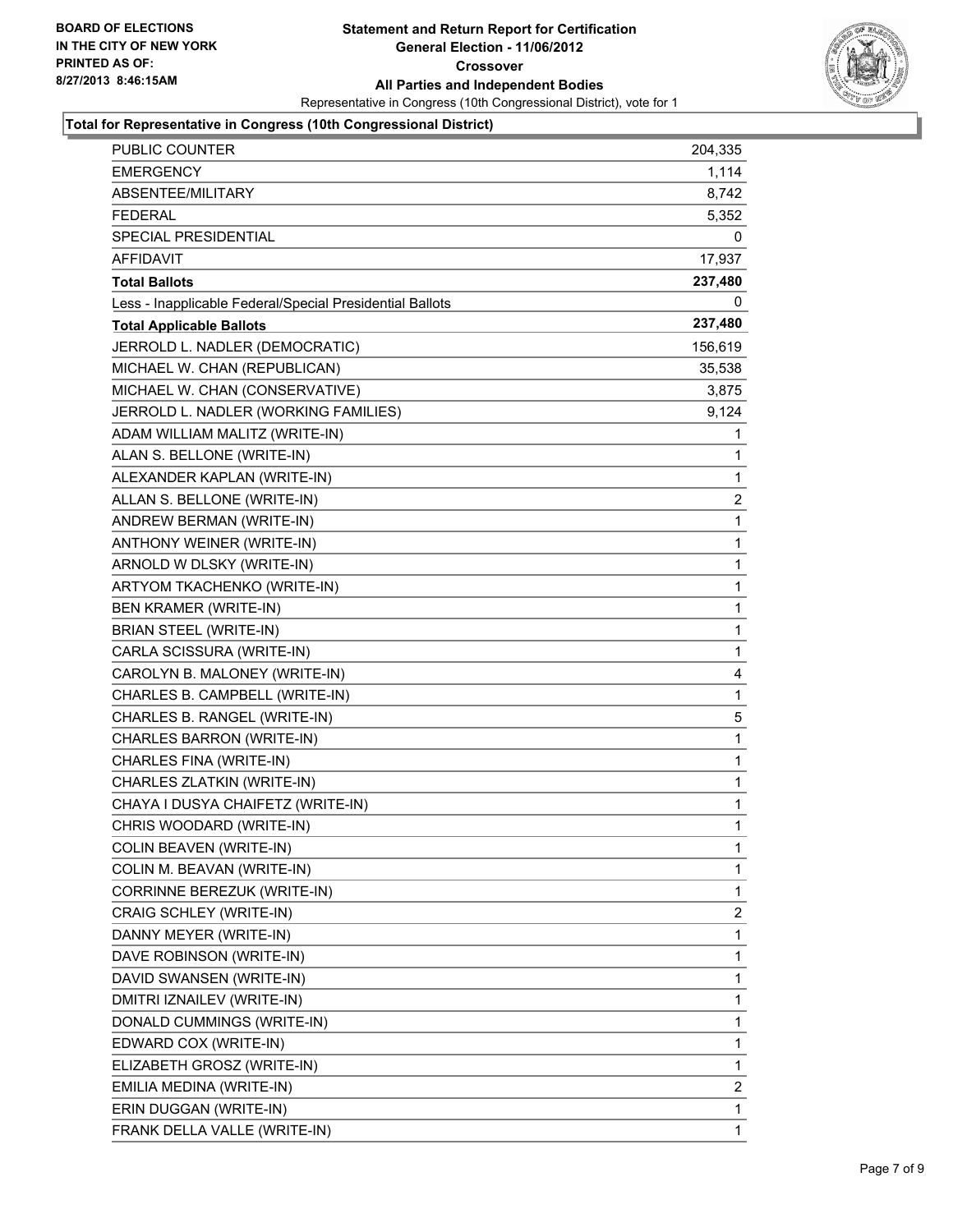

#### **Total for Representative in Congress (10th Congressional District)**

| FRANK SERPICO (WRITE-IN)         | 1              |
|----------------------------------|----------------|
| FRED ENGLES (WRITE-IN)           | 1              |
| <b>GRACE MENG (WRITE-IN)</b>     | $\overline{2}$ |
| HAKEEM S. JEFFRIES (WRITE-IN)    | 17             |
| HENRY DZIALO (WRITE-IN)          | 1              |
| HORATIO NELSON (WRITE-IN)        | 1              |
| <b>INDER SINCH (WRITE-IN)</b>    | 1              |
| ISREAL RODRIGUEZ (WRITE-IN)      | 1              |
| JACK DUCH (WRITE-IN)             | 1              |
| JACOB SASSON (WRITE-IN)          | 1              |
| JAZZ HAYDEN (WRITE-IN)           | 1              |
| JEROLD E. SERRANO (WRITE-IN)     | 1              |
| JERROLD NADLER (WRITE-IN)        | $\mathbf{2}$   |
| JESSICA DAUBEL (WRITE-IN)        | 1              |
| <b>JESSIE VENTURA (WRITE-IN)</b> | 1              |
| JIM HALPERT (WRITE-IN)           | 1              |
| JOE SHOWALTER (WRITE-IN)         | 1              |
| JOSE E. SERRANO (WRITE-IN)       | 16             |
| JOSEPH CROWLEY (WRITE-IN)        | 1              |
| JOSEPH WEISS (WRITE-IN)          | 1              |
| JULIE MENIN (WRITE-IN)           | 1              |
| KANYA BALAKRISHAN (WRITE-IN)     | 1              |
| KEITH ROLLAND (WRITE-IN)         | 1              |
| LAUREN OHMAN (WRITE-IN)          | 1              |
| LENORA FULANI (WRITE-IN)         | 1              |
| LINDA GLORIOSOL (WRITE-IN)       | 1              |
| LUCY MARTINEZ (WRITE-IN)         | 1              |
| MARK GOLDSTEIN (WRITE-IN)        | 1              |
| MATTHEW HAVENS (WRITE-IN)        | 1              |
| MICHAEL DORENTUD (WRITE-IN)      | 1              |
| MICHAEL GRIMM (WRITE-IN)         | 3              |
| MICHAEL MCDERMOTT (WRITE-IN)     | $\mathbf{1}$   |
| MICHAEL W. CHAR (WRITE-IN)       | 1              |
| MILTON GOODMAN (WRITE-IN)        | 1              |
| MITT ROMEY (WRITE-IN)            | 1              |
| MOSHE HOROWITZ (WRITE-IN)        | 1              |
| NIC ANTOINE (WRITE-IN)           | 1              |
| NICK JOHNSON (WRITE-IN)          | 1              |
| NYDIA VELAZQUEZ (WRITE-IN)       | 1              |
| ODILE DELSOL (WRITE-IN)          | 1              |
| OTIS WERBER (WRITE-IN)           | 1              |
| <b>OWEN MAYER (WRITE-IN)</b>     | 1              |
| RALPH NADER (WRITE-IN)           | 2              |
| RANDY ALTSCHULER (WRITE-IN)      | 1              |
| RAPHAEL GOLDSTEIN (WRITE-IN)     | 1              |
| RICHARD COWDEN (WRITE-IN)        | 1.             |